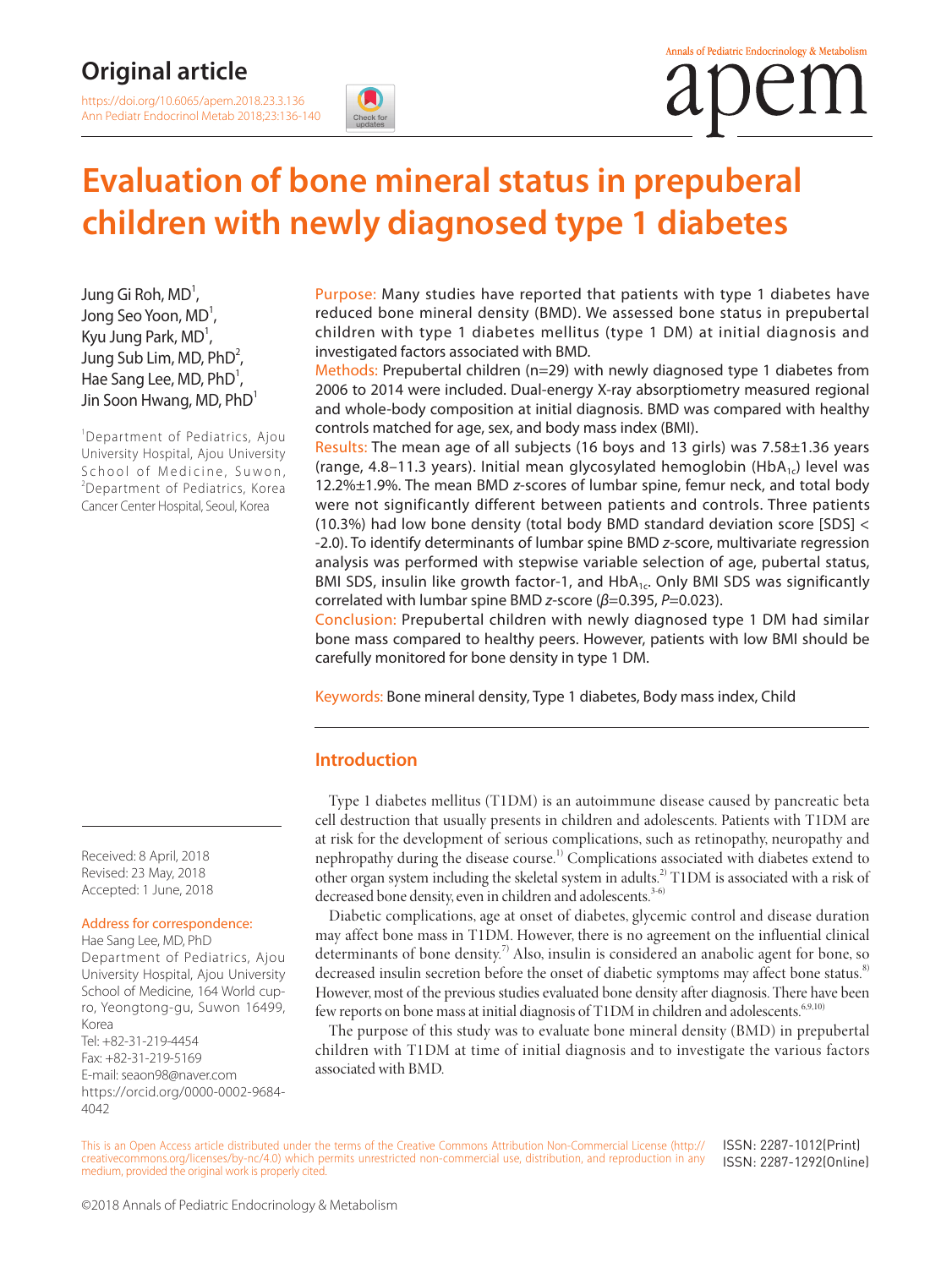# apem

### **Materials and methods**

#### 1. Study population

Of the 85 patients diagnosed as T1DM from August 2007 to June 2014 at Ajou University Hospital, we enrolled 29 prepubertal children who measured BMD. All patients needed to take either conventional or intensive insulin treatment, and none had microalbuminuria, retinopathy and neuropathy at the time of diagnosis. None had a fracture history. Patients with other chronic diseases and metabolic disorders were excluded. Patients who were taking medication to affect bone mineral metabolism, such as glucocorticoid, were excluded. The control group consisted of 92 healthy prepubertal children matched for age, sex, and body mass index (BMI).<sup>11)</sup>

#### 2. Study design

Patients' height, weight, and pubertal status were collected from the clinical charts and electronic medical records at the time of diagnosis. Height was measured using the Harpenden stadiometer (Holtain, Crosswell, Crymych, UK) and weight was recorded with a digital scale. BMI was calculated as weight divided by height in  $(kg/m<sup>2</sup>)$ . Pubertal stage was determined as previously described.<sup>12)</sup> The prepubertal stage was defined as a lack of breast development in girls and a testicular volume<3 mL in boys. Only prepubertal children were included because sex hormones can affect bone density. The standard deviation score (SDS) for height, weight and BMI were calculated according to the 2007 Korean National Growth Charts.<sup>13)</sup>

Blood samples were obtained for the determination of serum values of calcium, phosphorus, alkaline phosphatase (ALP) and insulin like growth factor-1 (IGF-1). Serum levels of calcium, phosphorus, and ALP was measured using a TBA200- FR automatic analyzer (Toshiba, Tokyo, Japan). Glycated hemoglobin (Hb $A_{1c}$ ) level was measured with the use of the COBAS Integra 800 turbidimetric inhibition immunoassay (Roche, Basel, Switzerland). Serum IGF-1 levels were measured using the NEXT IRMA CT BC 1110 immunoradiometric assay (Biocode Hycel, Pouilly En Auxois, France). IGF-1 SDS for age and sex was calculated according to Korean IGF-1 levels for the

same age and sex in healthy children and adolescents.<sup>14)</sup>

BMD was measured in all patients by dual-energy X-ray absorptiometry within one week after initial diagnosis. Dualenergy X-ray absorptiometry was performed to measure regional and whole-body composition with the Lunar Prodigy device (GE Healthcare, Madison, WI, USA). BMD (g/cm<sup>2</sup>) at the level of the lumbar spine L1–L4 (LS), femur neck (FN) and total body (TB) were measured by whole-body scan. Subjects were carefully repositioned at every scan to minimize errors associated with changes in measurement geometry by single experienced operator. The coefficients of variation for BMD were 0.339% (L1–L4), 0.679% (FN), and 0.454% (TB). *Z*-scores of BMD at each site were calculated using data of healthy Korean children and adolescents (262 girls and 252 boys) after adjusting for height-for-age.<sup>11,15)</sup> Low bone density was defined as BMD *z*-scores < -2; the low range of normality, between -1 and -2; normal BMD was defined as  $z$ -scores  $\geq$  -1.<sup>16)</sup> The study design was reviewed and approved by the Institutional Review Board of Ajou University Hospital (AJIRB-MED-MDB-17-117). Written informed consent by the patients was waived due to a retrospective nature of our study.

#### 3. Statistical analyses

Statistical analyses were performed using IBM SPSS Statistics ver. 21.0 (IBM Co., Armonk, NY, USA). An independent *t*-test was used to assess the difference in the mean BMD *z*-scores at lumbar spine, FN and TB between patients and controls. Pearson correlation was examined to determine the relationship between BMD z-scores at each site and other clinical variables. Finding significant association with BMD *z*-scores at each site, linear regression was performed for multivariate analysis with stepwise variable selection, including age at diagnosis, sex, BMI SDS,  $HbA_{1c}$  and IGF-1 levels. Statistical significance was defined as *P*<0.05. Results are described as mean±standard deviation unless otherwise stated.

#### **Results**

Clinical characteristics of all patients were shown in Table 1. The mean age of patients was 7.58±1.36 years (range, 4.8–11.3

|  |  | Table 1. The clinical characteristics of the study and control groups |  |  |  |  |
|--|--|-----------------------------------------------------------------------|--|--|--|--|
|--|--|-----------------------------------------------------------------------|--|--|--|--|

| Table 11 The Chineal Characteristics of the staat and control groups |                   |                  |            |                   |                  |                          |
|----------------------------------------------------------------------|-------------------|------------------|------------|-------------------|------------------|--------------------------|
| Variable                                                             | Male              |                  |            | Female            |                  |                          |
|                                                                      | Patients $(n=16)$ | Controls (n=49)  | $P$ -value | Patients $(n=13)$ | Controls (n=43)  | $P$ -value               |
| Age (yr)                                                             | $7.93 + 2.44$     | $7.39 + 1.39$    | 0.412      | $7.65 + 2.37$     | $7.79 + 1.31$    | 0.841                    |
| Height SDS                                                           | $0.22 + 0.89$     | $0.26 \pm 0.63$  | 0.827      | $0.51 + 0.98$     | $0.17 + 0.92$    | 0.246                    |
| Weight SDS                                                           | $-0.39 \pm 0.98$  | $-0.08 \pm 0.45$ | 0.239      | $-0.33 \pm 1.12$  | $-0.31 + 0.69$   | 0.970                    |
| <b>BMI SDS</b>                                                       | $-0.36 \pm 0.51$  | $-0.72 \pm 1.07$ | 0.217      | $-0.92 + 1.14$    | $-0.60 \pm 0.69$ | 0.350                    |
| Bone age (yr)                                                        | $8.45 + 2.93$     | $6.46 \pm 1.36$  | 0.051      | $8.71 + 3.11$     | $7.62 + 1.78$    | 0.364                    |
| $HbA_{1c}$ (%)                                                       | 11.76±1.85        |                  |            | $12.73 \pm 1.93$  |                  |                          |
| IGF-1 SDS                                                            | $-1.38 \pm 1.22$  |                  |            | $-1.10 \pm 0.96$  |                  | $\overline{\phantom{0}}$ |

Values are presented as mean±standard deviation.

SDS, standard deviation score; BMI, body mass index; HbA<sub>1c</sub>, glycosylated hemoglobin; IGF-1, insulin like growth factor-1.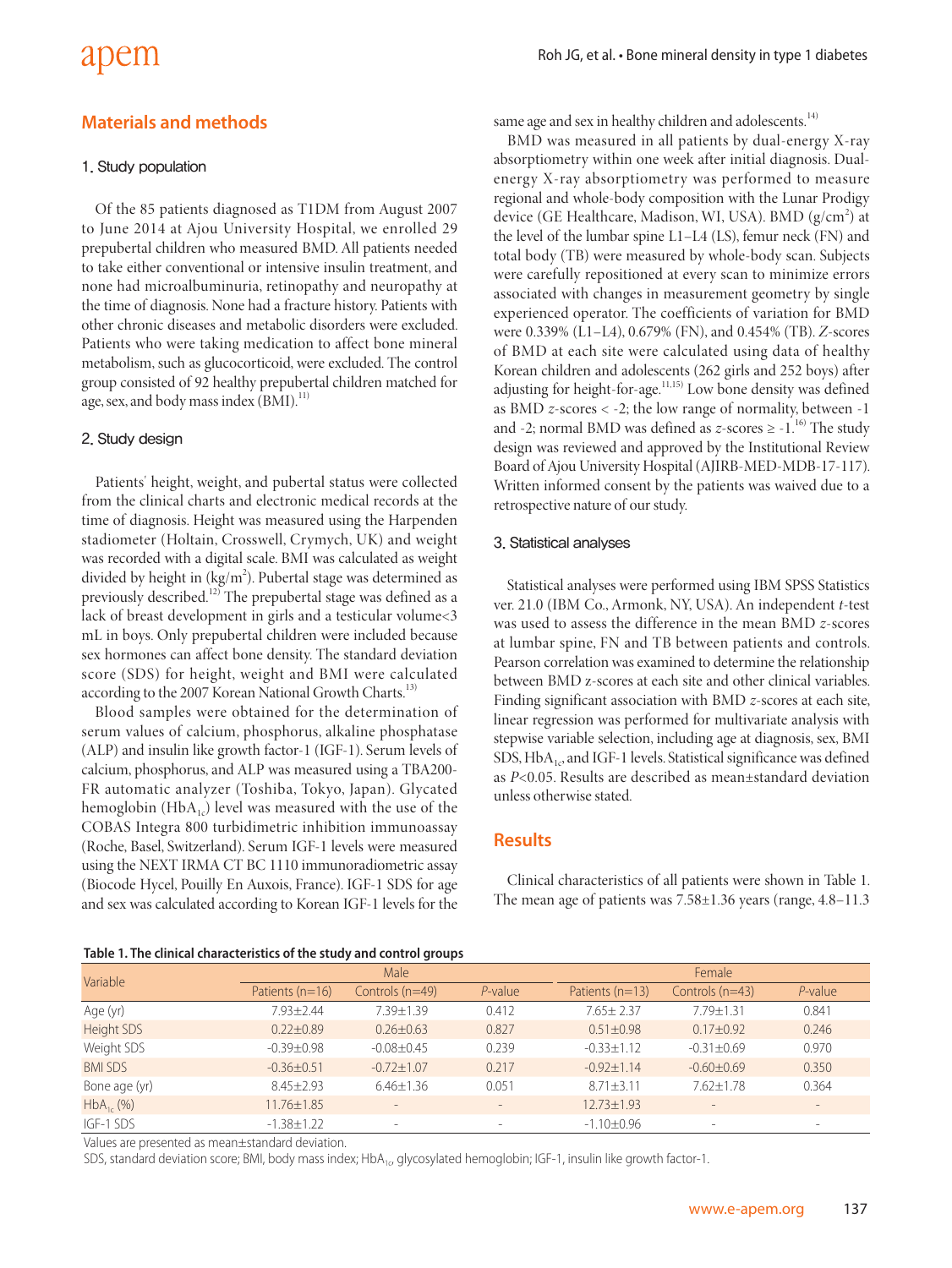years). Seventeen patients (58.6%) were treated with intensive insulin therapy and 12 (41.2%) were treated with conventional insulin therapy. The mean insulin requirements of all patients were 0.85±0.25 unit/kg/day. The initial mean values of pH and bicarbonate (mEq/L) were 7.35±0.1 and 18.0±6.2, respectively. Nine patients (31.0%) were diagnosed with diabetes ketoacidosis at initial admission. Calcium, phosphorus and ALP levels were within normal limits (data not shown).

Mean BMD *z*-scores of LS, FN, and TB were not significantly different between patients and controls (Table 2). Low bone density (*z*-scores < -2) was found in 3 patients (10.3%) at the LS, 4 patients (13.7%) at the FN, and 3 patients (10.3%) at the TB. Low range of normality (*z*-scores between -1.0 and -2.0) at LS, FN, and TB were found in 31.0%, 10.3%, and 20.6% of the patients, respectively. When the mean BMD *z*-scores were analyzed depending on sex, there were no significant differences between males and females with T1DM (Table 2). There were no significantly differences between patients with or without diabetic ketoacidosis in the mean BMD *z*-scores (data not shown).

Pearson correlation analysis was performed to investigate the correlation between several variables (age at diagnosis, HbA<sub>1c</sub>, IGF-1 SDS, and BMI SDS) and BMD z-scores. Only BMI SDS was significantly and positively associated with BMD *z*-scores at LS (Fig. 1).

In a stepwise multivariate regression analysis including



**Fig. 1.** Correlation between bone mineral density (BMD) at lumbar spine and body mass index standard deviation score (BMI SDS) in patients with type 1 diabetes mellitus.

age at diagnosis, sex, BMI SDS,  $HbA_{1c}$ , and IGF-1 SDS levels as independent variables, and tested in a model with BMD *z*-scores at LS as dependent variable, BMI SDS was identified as significant independent predictors for BMD *z*-scores (Table 3). Age at diagnosis, sex, pubertal status,  $HbA_{1c}$  and IGF-1 SDS levels were not significantly related to BMD *z*-scores at LS

#### **Discussion**

Prepubertal children with T1DM did not display significantly lower BMD compared to normal healthy peers at initial diagnosis. BMI SDS was positively correlated with BMD *z*-scores at LS.

Low bone density (*z*-scores < -2.0) and low range of normality (*z*-scores between -1.0 and -2.0) at LS were found in 10.3% and 31.0% of the T1DM patients, respectively. Onder et al.<sup>17)</sup> reported that 35% of 100 pediatric patients with T1DM showed abnormality of LS BMD (*z*-scores < -1.0), similar to our study. In other studies about children and adolescents, the proportion of z-scores < -1 at LS ranged from 26.7% to  $45.4\%$ .<sup>9,10,18,19)</sup> In prior studies, most children and adolescents with T1DM displayed significantly lower BMD at one or multiple skeletal sites, although a few studies detected no difference in BMD *z*-scores between T1DM patients and healthy controls.<sup>7,20)</sup> Most previous studies evaluated bone density after diagnosis and disease had progressed. A few studies addressed BMD in T1DM at initial diagnosis or early in the disease course. The strength of our study was the measurement of bone density at time of diagnosis in prepubertal children. Presently, LS BMD *z*-scores at initial diagnosis were -0.76±1.00 and scores were lower than zero. However, no significant difference between patients and healthy controls was evident. Gunczler et al.<sup>10)</sup> studied BMD at a mean of 5.8±1.5 months after diagnosis in 23 prepubertal children with T1DM. LS BMD *z*-scores were decreased compared to normal controls. Camurdan et al.<sup>9)</sup> reported that LS BMD *z*-scores of 16 patients with newly diagnosed T1DM were lower

**Table 3. Multivariate analysis of factors associated with bone mineral density at lumbar spine (n=29, <sup>r</sup> 2 =0.185, P=0.023)**

| Variable | <b>Estimate</b>                                                 | SΕ    | P-value |
|----------|-----------------------------------------------------------------|-------|---------|
| BMI SDS  | 0395                                                            | 0.163 | 0.023   |
|          | SE, standard error; BMI SDS, body mass index standard deviation |       |         |

score; HbA<sub>1c</sub>, glycosylated hemoglobin; IGF-1, insulin like growth factor-1.

Stepwise multivariate regression analysis contained the following independent variables entered in to the model: age at diagnosis, BMI SDS,  $HbA_{1c}$ , and IGF-1 levels.

| Table 2. Bone mineral density z-scores of lumbar spine, femur neck, and total body between patients and controls and in patients divided |  |
|------------------------------------------------------------------------------------------------------------------------------------------|--|
| by sex                                                                                                                                   |  |

| Variable     | Patients $(n=29)$ | Controls (n=92) | $P$ -value |                | Male patients $(n=16)$ Female patients $(n=13)$ | P-value |
|--------------|-------------------|-----------------|------------|----------------|-------------------------------------------------|---------|
| Lumbar spine | $-0.76 + 1.00$    | $-0.43 + 0.85$  | 0.083      | -0.67+0.86     | $-0.88 + 1.17$                                  | 0.583   |
| Femur neck   | $-0.45 + 1.11$    | $-0.27 + 0.87$  | 0226       | $-0.59 + 1.10$ | $-0.33 + 1.14$                                  | 0,544   |
| Total body   | $-117+387$        | $-0.46 + 0.85$  | 0335       | $-0.12 + 0.98$ | $-0.91 + 1.36$                                  | 0.089   |
| $\cdots$     |                   |                 |            |                |                                                 |         |

Values are presented as mean±standard deviation.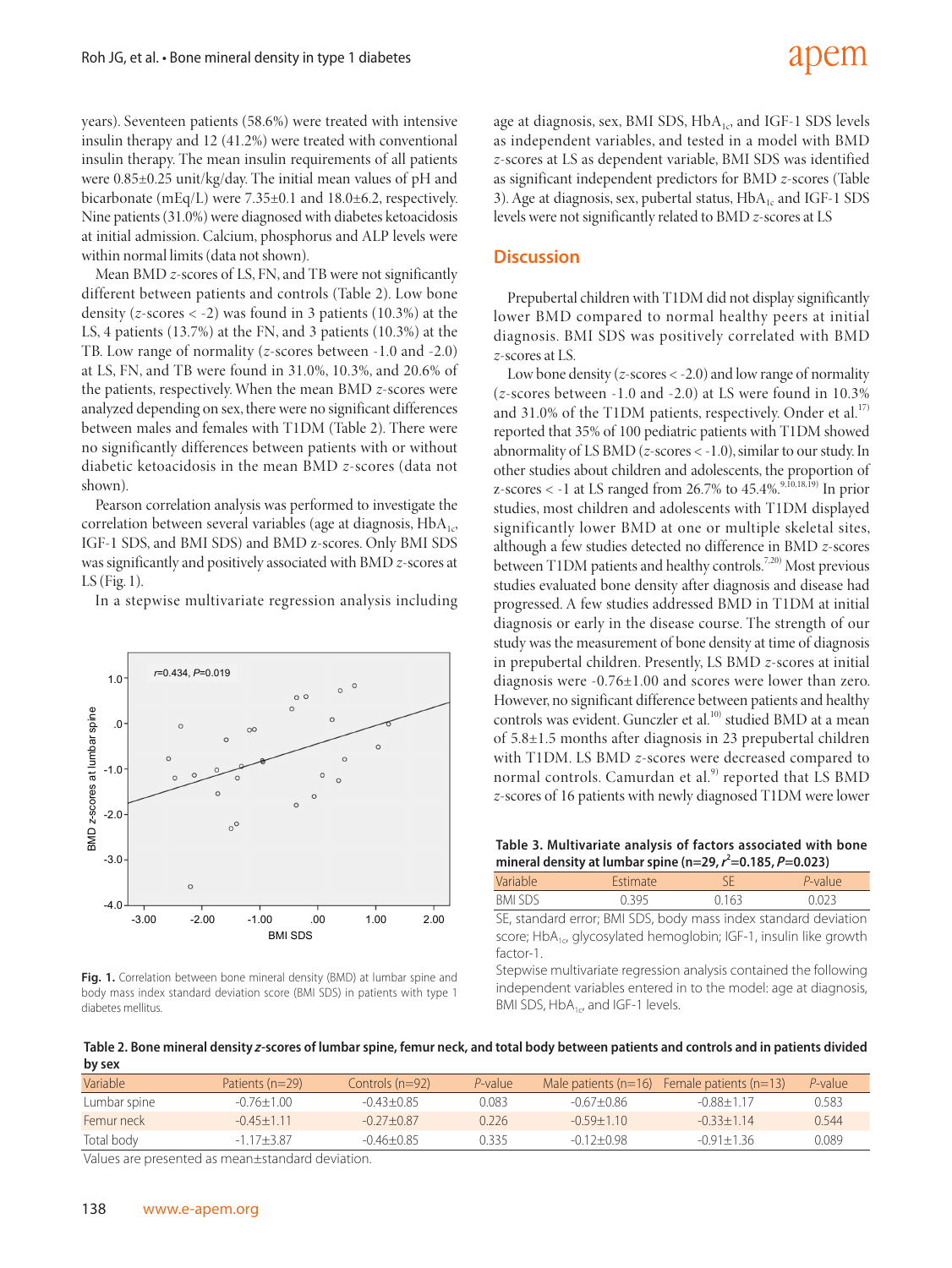# apem

than zero (-0.49±0.97), but were statistically insignificant. In adults, LS BMD *z*-scores of 32 adult-onset T1DM patients at the time of diagnosis were -0.61±1.23 and were significantly lower than a matched normal population in.<sup>21)</sup>

The underlying mechanisms of reduced bone density in T1DM are not fully known and no single mechanism can explain the effect of T1DM on BMD.<sup>22)</sup> Insulin deficiency and hyperglycemia are well known characteristics of T1DM. Low insulin levels may be crucial for low bone density.23,24) Insulin replacement in rats with diabetes has been shown to normalize bone turnover.25) Hyperglycemia also suppresses osteoblastic differentiation and signaling, potentially resulting in decreased bone formation.<sup>26)</sup> So, we hypothesized that patients with newly diagnosed T1DM would have lower BMD compared to their healthy peers. However, our results showed that BMD *z*-scores were not reduced at the early course of the disease. Also, insulin and hyperglycemia were not only the crucial role of decreased bone density in T1DM. Other factors, such as IGF-1 level, incretin and inflammation, can affect bone formation and resorption.<sup>27)</sup> Especially, bone health could be more vulnerable in those who develop T1DM earlier in their lives because childhood and adolescence are critical periods for skeletal development.<sup>28)</sup>

There have been variable factors that are associated with decreased bone mineralization in type 1 DM. In present study, low BMI was significantly correlated with low BMD. Low BMI is associated with low BMD.<sup>29)</sup> Neumann et al.<sup>30)</sup> reported that low BMI is a predictor of low BMD in women with T1DM. In another study, LS and FN BMD were independently correlated with BMI in adults with  $T1DM$ <sup>31)</sup> These studies suggest that body composition and lean body mass may affect the bone density in people T1DM. In addition to BMI, IGF-1 levels, bone size, disease duration, glycemic control, age and sex have been associated with reduced bone density. $4,30-34$  But the clinical determinants of bone health in T1DM remain debatable.

The current study had several limitations. First, the crosssectional analysis did not allow the assessment of causality. Second, we did not evaluate bone resorption and formation markers, such as osteocalcin. Third, we did not investigate vitamin D, PTH, hypercalciuria, and physical activity, which are known to be associated with bone health. Fourth, the sample size was relatively small. Finally, the duration of hyperglycemia and insulin deficiency of patients with T1DM may be short enough to affect bone health. Therefore, a long-term study involving a larger cohort is required to investigate the pathogenesis of low BMD and related factors in children and adolescents with T1DM.

In conclusion, prepubertal children with T1DM had similar bone density compared to healthy controls at time of initial diagnosis. Low BMI was the only predictor of decreased BMD. Based on our results, type 1 DM patients with low BMI should be carefully monitored about bone density, although the screening of bone status at initial diagnosis in all children with T1DM may not be necessary.

### **Conflict of interest**

No potential conflict of interest relevant to this article was reported.

### **References**

- 1. Eisenbarth GS. Update in type 1 diabetes. J Clin Endocrinol Metab 2007;92:2403-7.
- 2. Vestergaard P. Discrepancies in bone mineral density and fracture risk in patients with type 1 and type 2 diabetes: a meta-analysis. Osteoporos Int 2007;18:427-44.
- 3. Bachrach LK, Gordon CM; Section on Endocrinology. Bone densitometry in children and adolescents. Pediatrics 2016;138(4). pii: e20162398.
- 4. Léger J, Marinovic D, Alberti C, Dorgeret S, Chevenne D, Marchal CL, et al. Lower bone mineral content in children with type 1 diabetes mellitus is linked to female sex, low insulin-like growth factor type I levels, and high insulin requirement. J Clin Endocrinol Metab 2006;91:3947-53.
- 5. Karagüzel G, Akçurin S, Ozdem S, Boz A, Bircan I. Bone mineral density and alterations of bone metabolism in children and adolescents with type 1 diabetes mellitus. J Pediatr Endocrinol Metab 2006;19:805-14.
- 6. Moyer-Mileur LJ, Dixon SB, Quick JL, Askew EW, Murray MA. Bone mineral acquisition in adolescents with type 1 diabetes. J Pediatr 2004;145:662-9.
- 7. Pan H, Wu N, Yang T, He W. Association between bone mineral density and type 1 diabetes mellitus: a metaanalysis of cross-sectional studies. Diabetes Metab Res Rev 2014;30:531-42.
- 8. Fowlkes JL, Bunn R C, Thrailkill KM. Contributions of the insulin/insulin-like growth factor-1 axis to diabetic osteopathy. J Diabetes Metab 2011;1(3). pii: S1-003.
- 9. Camurdan MO, Ciaz P, Bideci A, Demirel F. Role of hemoglobin A(1c), duration and puberty on bone mineral density in diabetic children. Pediatr Int 2007;49:645-51.
- 10. Gunczler P, Lanes R, Paoli M, Martinis R, Villaroel O, Weisinger JR. Decreased bone mineral density and bone formation markers shortly after diagnosis of clinical type 1 diabetes mellitus. J Pediatr Endocrinol Metab 2001;14:525- 8.
- 11. Lim JS, Hwang JS, Lee JA, Kim DH, Park KD, Cheon GJ, et al. Bone mineral density according to age, bone age, and pubertal stages in korean children and adolescents. J Clin Densitom 2010;13:68-76.
- 12. Marshall WA, Tanner JM. Variations in the pattern of pubertal changes in boys. Arch Dis Child 1970;45:13-23.
- 13. Moon JS, Lee SY, Nam CM, Choi JM, Choe BK, Seo JW, et al. 2007 Korean National Growth Charts: review of developmental process and an outlook. Korean J Pediatr 2008;51:1-25.
- 14. Song AK, Kim HJ, Suk HJ, Hwang JS, Hong CH. Serum IGF-I and IGFBP-3 in 919 healthy Korean children and